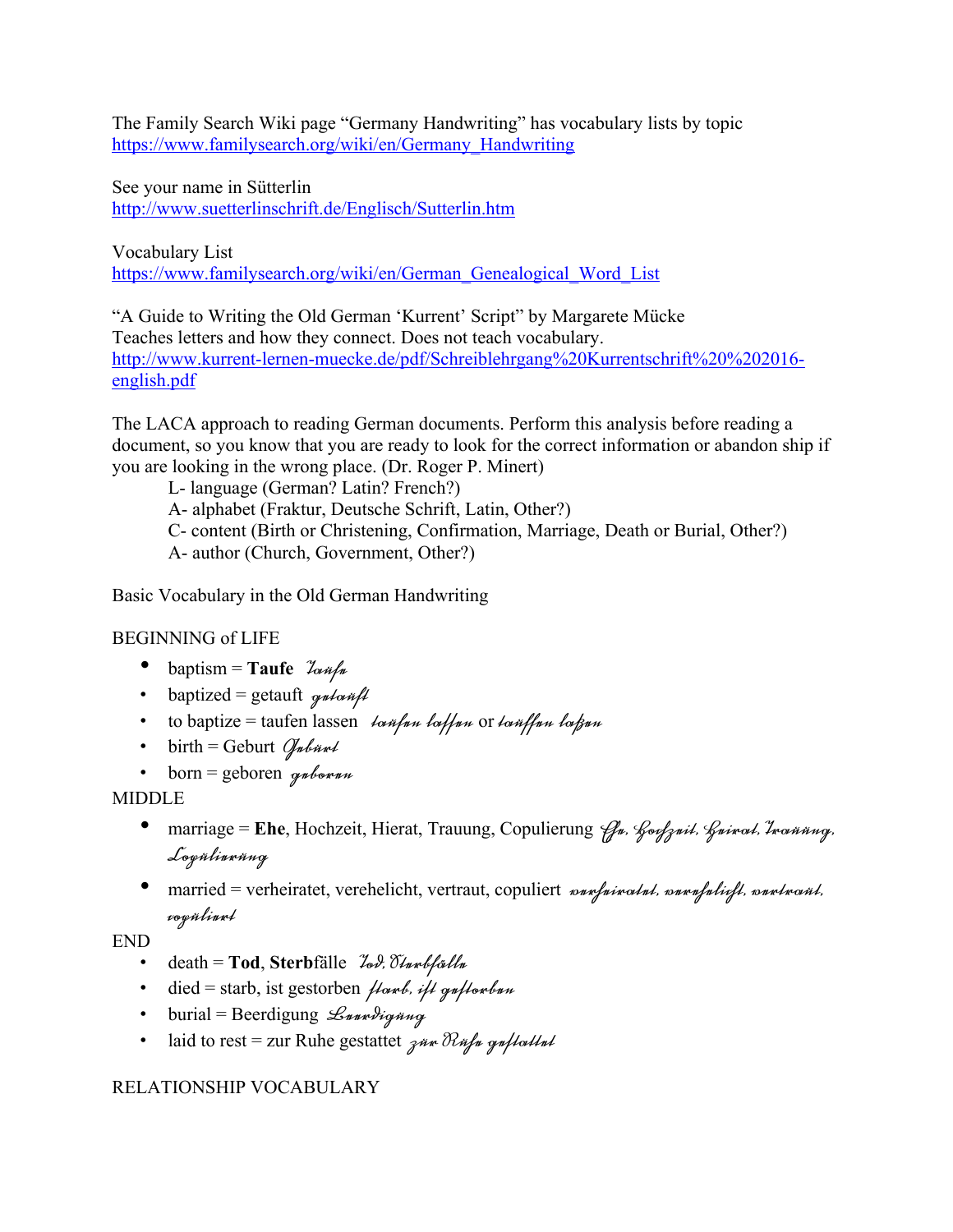- Father = Vater  $\mathcal{W}_{\alpha}$
- Mother= Mutter *Muthur*
- Sister = Schwester  $\delta$ ifnonflux
- Brother = Bruder  $\mathcal{L}_{\mu\nu}$

## **DATES**

- Many abbreviations involved
- den (before number of month)
- Days of the month can be written in numerals or letters
- Months have many abbreviations, including numbered months
- Take clues from section headings and nearby entries if you don't see a date

## EXAMPLES

den 25. Dezember 1865 d funfundzwanzigsten Dezember achtzehn**hundert**funfundsechzig d. 25  $X<sup>ber</sup> 1865$ 25 Dez. achtzehn**hundert**funfundsechzig

SPELLING VARIATIONS: Letters produced in similar ways can be easily switched. Don't rule out a spelling variation immediately